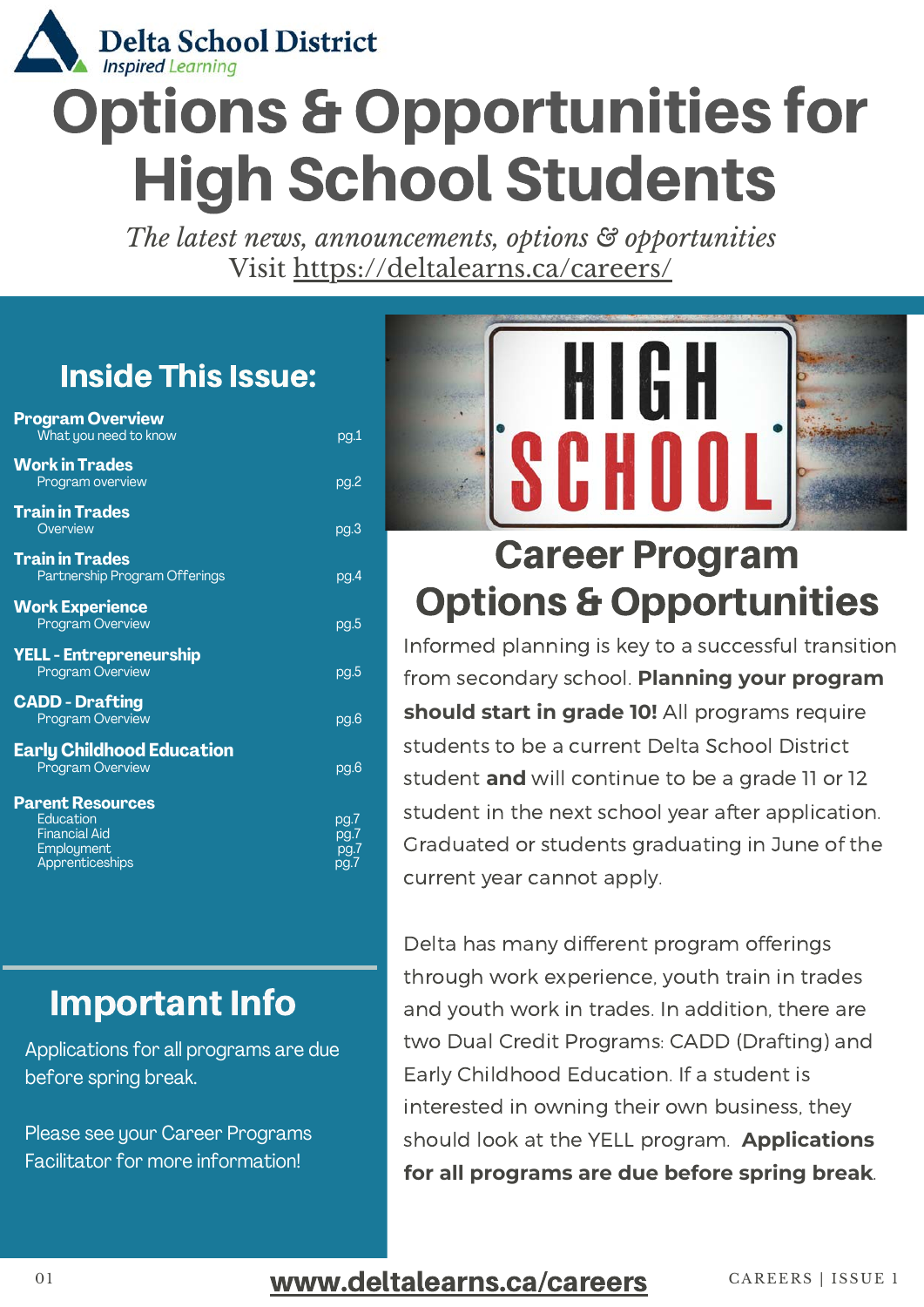

# WORK IN TRADES **[APPRENTICESHIP PROGRAM](https://deltalearns.ca/careers/work-in-trades/)**

Did you [know](https://deltalearns.ca/careers/work-in-trades/) that you can get **[paid](https://deltalearns.ca/careers/work-in-trades/)** to work in a [trade](https://deltalearns.ca/careers/work-in-trades/) **[AND receive high school credits](https://deltalearns.ca/careers/work-in-trades/)**[?](https://deltalearns.ca/careers/work-in-trades/)

Youth Work in Trades offers students aged 15 or older an [opportunity](https://deltalearns.ca/careers/work-in-trades/) to **[begin their apprenticeship while still in school](https://deltalearns.ca/careers/work-in-trades/)**[.](https://deltalearns.ca/careers/work-in-trades/) It is the beginning of training on the job which is typically 80% of becoming a journeyperson. Students must be **[hired \(paid\) and working under the direction of a](https://deltalearns.ca/careers/work-in-trades/) Journey Person**[. A](https://deltalearns.ca/careers/work-in-trades/) student can earn up to four grades courses (IIa, IIb, 12a, 12b)[.](https://deltalearns.ca/careers/work-in-trades/) 

#### **[Advantages of Work in Trades include:](https://deltalearns.ca/careers/work-in-trades/)**

- Four credits for each 120 hours of paid [employment.](https://deltalearns.ca/careers/work-in-trades/) (up to a max of 16 credits for 480 [hours\)](https://deltalearns.ca/careers/work-in-trades/).
- [Registration](https://deltalearns.ca/careers/work-in-trades/) with the Industrial Training Authority.
- Potential of \$1,000 award upon [completion](https://deltalearns.ca/careers/work-in-trades/) of 900 hours.
- Earn hours [towards](https://deltalearns.ca/careers/work-in-trades/) your trade with the ITA.
- Learn in a "real [world" situation.](https://deltalearns.ca/careers/work-in-trades/)

For a complete list of the 100+ trades and further details, visit [https://youth.itabc.ca/ or](https://deltalearns.ca/careers/work-in-trades/) click on the QR Code.

For more information on how to register as a Youth Work in Trades student, **[contact your school career program](https://deltalearns.ca/careers/work-in-trades/) facilitator** or visit [https://deltalearns.ca/careers/](https://deltalearns.ca/careers/work-in-trades/)





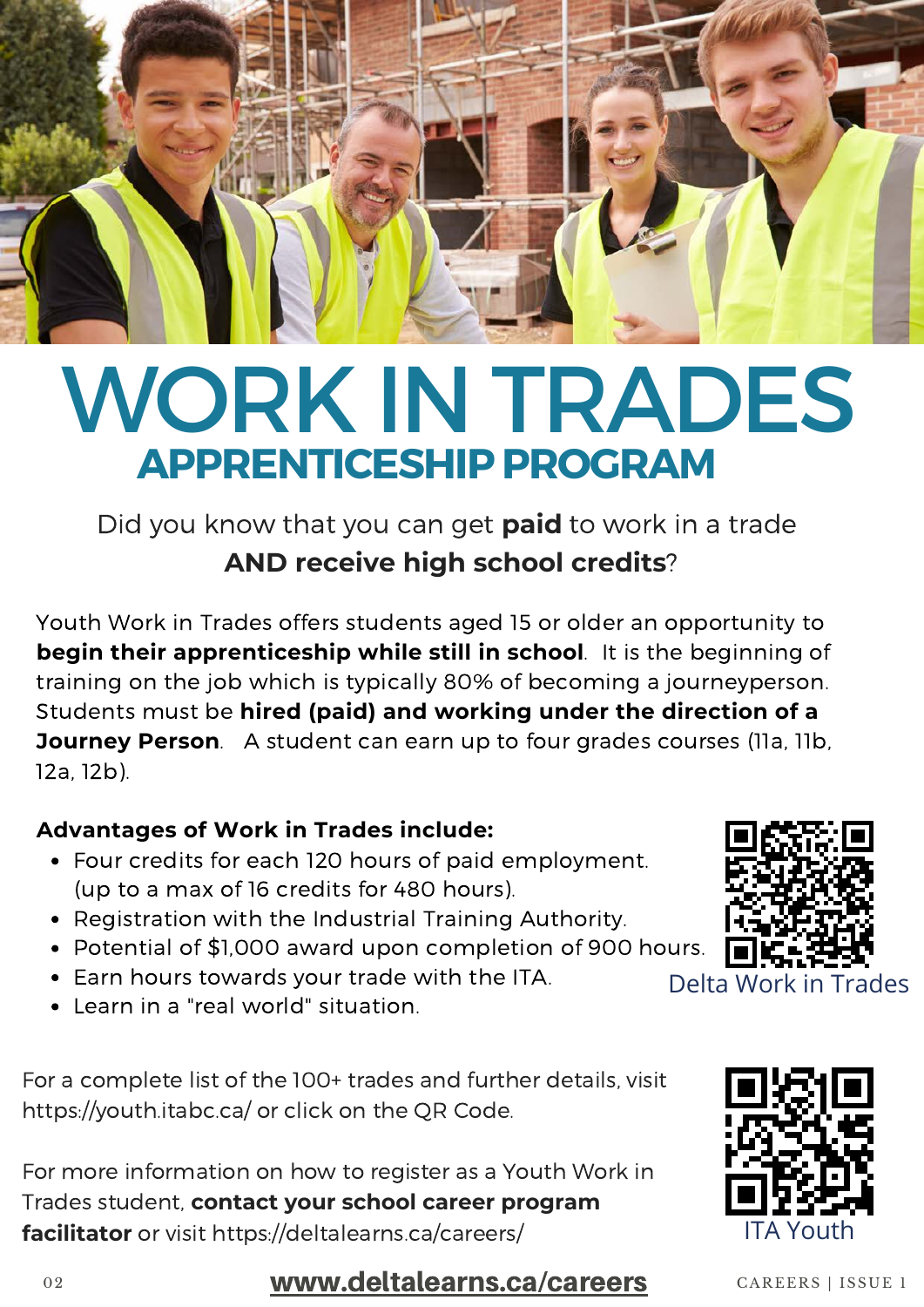

# [TRAIN IN TRADES](https://deltalearns.ca/careers/train-in-trades/) **APPRENTICESHIP PROGRAM**

Youth Train in Trades is an industry training program for students entering 11 and 12 and have not graduated when the program [begins. It](https://deltalearns.ca/careers/train-in-trades/) is [the](https://deltalearns.ca/careers/train-in-trades/) **first year (level 1)** of the [classroom/shop](https://deltalearns.ca/careers/train-in-trades/) training which is 20% of becoming a [journeyperson \(training](https://deltalearns.ca/careers/train-in-trades/) on the job is the other 80%).Some programs run for a full semester, others are shorter or every other day at a linear school[.](https://deltalearns.ca/careers/train-in-trades/) 

[Students](https://deltalearns.ca/careers/train-in-trades/) take **[dual credit courses](https://deltalearns.ca/careers/train-in-trades/)** that will give them credit towards both secondary graduation and the first level of apprenticeship or industry training.Train in Trades programs are offered as partnerships between school districts and local [post-secondary](https://deltalearns.ca/careers/train-in-trades/) institutions including **BCIT, VCC, KPU, and FTI.**

Upon successful completion they will receive credit for 'level 1' of the technical [training \(in-class\) component](https://deltalearns.ca/careers/train-in-trades/) of the Industry Training Program. **[Successful completion is 70% or higher](https://deltalearns.ca/careers/train-in-trades/)**[. Students](https://deltalearns.ca/careers/train-in-trades/) will have a **significant [head start on post-secondary education](https://deltalearns.ca/careers/train-in-trades/)** by the time they graduate high school, as well as gaining practical and in-demand skills. **If accepted, the [School District pays for the tuition costs](https://deltalearns.ca/careers/train-in-trades/)** with students being responsible for all other costs, such as materials, PPE, textbooks and learning modules.

#### **[Applications are due before spring break](https://deltalearns.ca/careers/train-in-trades/)**

**Application does not guarantee acceptance.** To see the application process click [HERE.](https://deltalearns.ca/careers/train-in-trades/) For more information on what Youth Train in Trades programs are currently offered, **contact your school career program facilitator.**

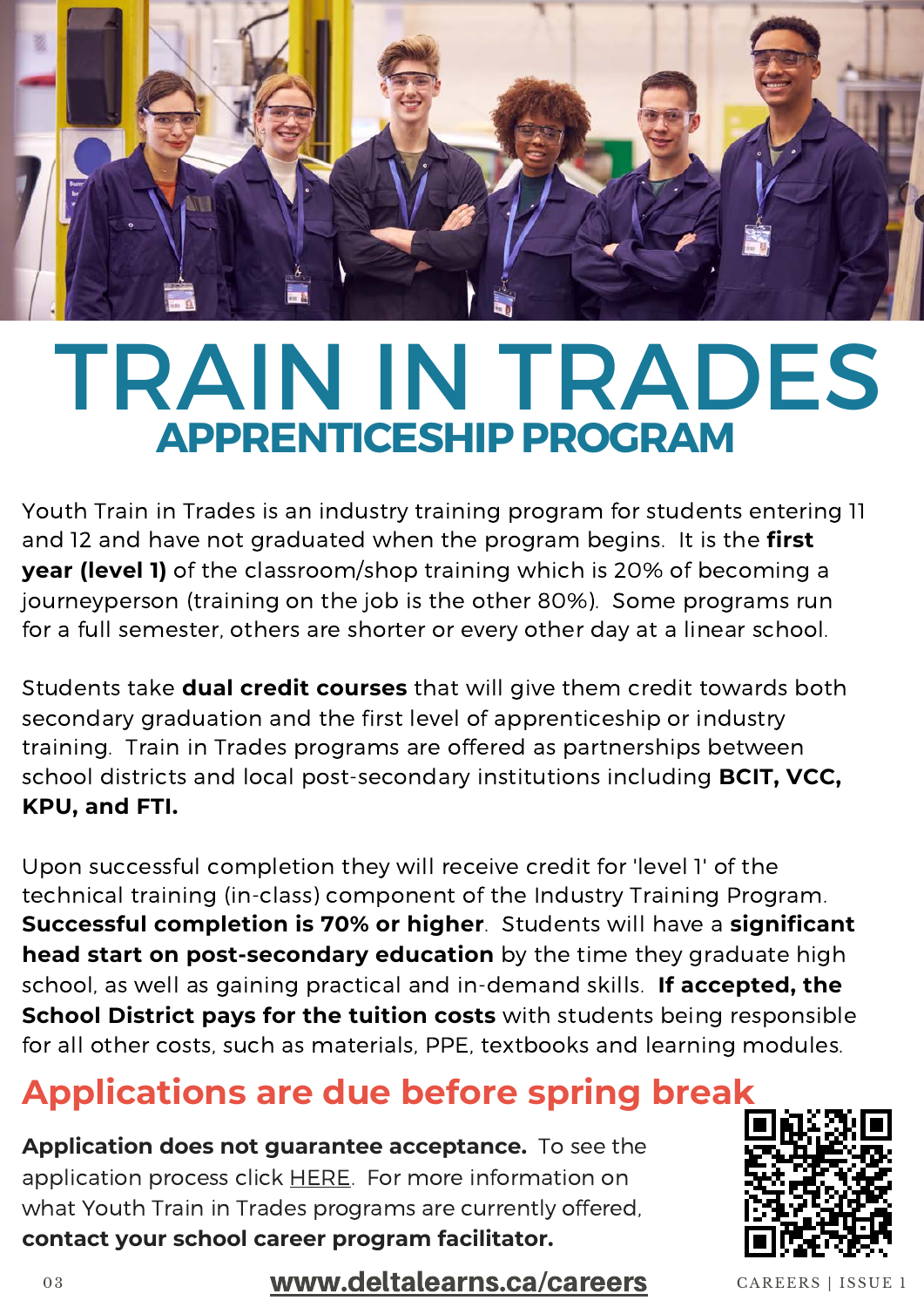## [TRAIN IN TRADES](https://deltalearns.ca/careers/train-in-trades/) OPPORTUNITIES **[Applications are due before spring break](https://deltalearns.ca/careers/train-in-trades/)**



Auto Service [Seaquam](https://deltalearns.ca/careers/auto-service/)



**[Cook](https://deltalearns.ca/careers/cook/)** [Seaquam](https://deltalearns.ca/careers/cook/)



**[Electrician](https://deltalearns.ca/careers/electrician/) [BCIT](https://deltalearns.ca/careers/electrician/)** 



**[Carpentry](https://deltalearns.ca/careers/carpentry/) [BCIT](https://deltalearns.ca/careers/carpentry/)** 



Auto [Collision](https://deltalearns.ca/careers/auto-body/) **VCC** 



[Baking & Pastry](https://deltalearns.ca/careers/baker/) **VCC** 



[Painter](https://deltalearns.ca/careers/painter/) [FTI](https://deltalearns.ca/careers/painter/)



[Millwright](https://deltalearns.ca/careers/millwright/) [KPU](https://deltalearns.ca/careers/millwright/)



**[Motorcycle](https://deltalearns.ca/careers/motorcycle/)** [BCIT](https://deltalearns.ca/careers/motorcycle/)

![](_page_3_Picture_19.jpeg)

Metal [Fabricator](https://deltalearns.ca/careers/metal-fabricator/) **[BCIT](https://deltalearns.ca/careers/metal-fabricator/)** 

![](_page_3_Picture_21.jpeg)

[Plumber](https://deltalearns.ca/careers/plumber/) [KPU](https://deltalearns.ca/careers/plumber/)

![](_page_3_Picture_23.jpeg)

[Welder](https://deltalearns.ca/careers/welder/) [KPU](https://deltalearns.ca/careers/welder/) **[See your Career Programs Facilitator for more info!](https://deltalearns.ca/careers/train-in-trades/)**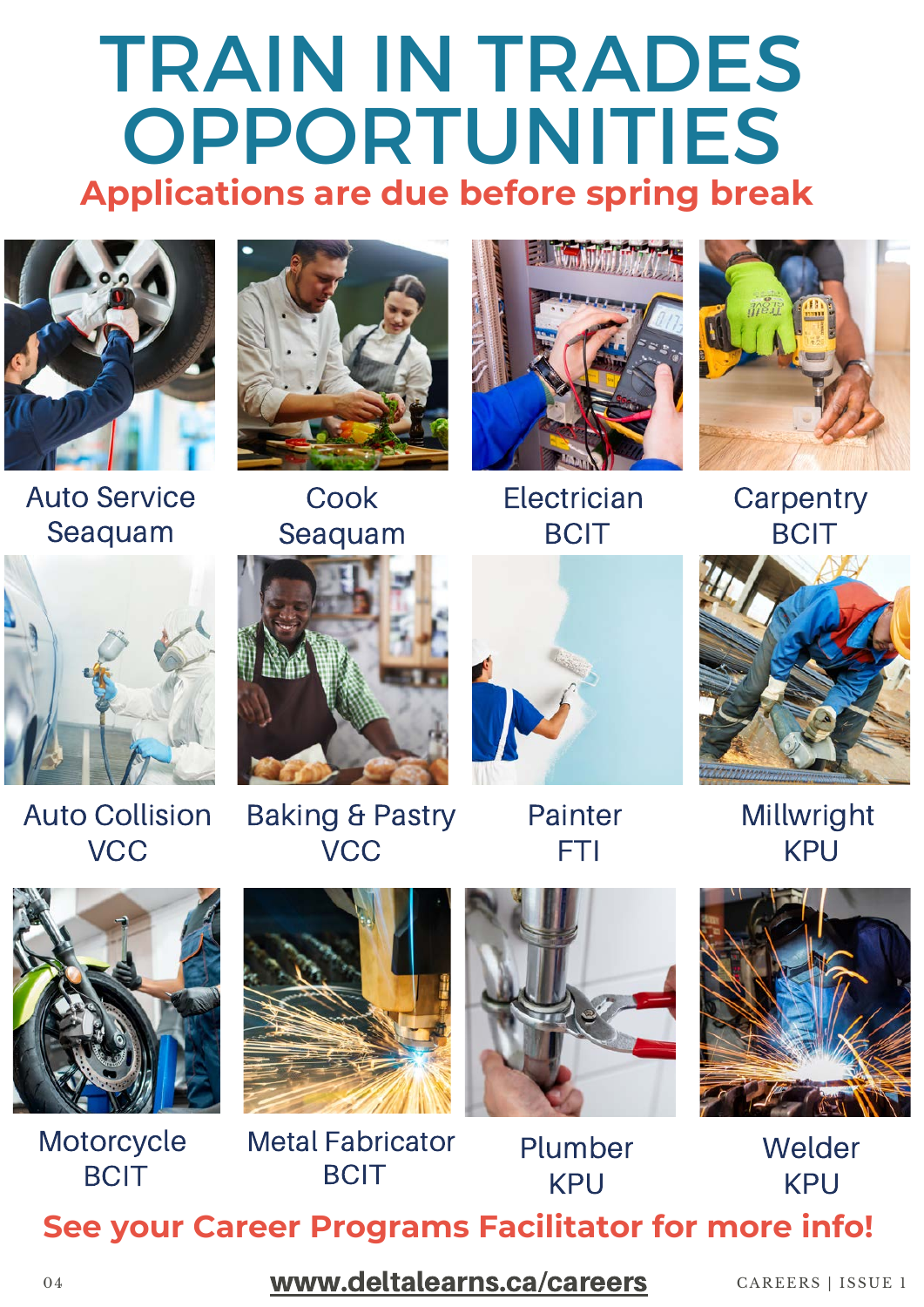### Work [Experience](https://deltalearns.ca/careers/work-experience/) [\(WEX\)](https://deltalearns.ca/careers/work-experience/)

**[Work Experience](https://deltalearns.ca/careers/work-experience/)** is an opportunity to earn high school credits while volunteering in a career of interest. Opportunities can [include: hotels, Science](https://deltalearns.ca/careers/work-experience/) World, dentists, computer technician offices, the SPCA, lawyer firms, retail stores, and restaurants.

WEX provides students with the [opportunity](https://deltalearns.ca/careers/work-experience/) to:

- Explore personal interests and [abilities.](https://deltalearns.ca/careers/work-experience/)
- Practice knowledge and skills in a work [environment,](https://deltalearns.ca/careers/work-experience/) including developing transferable skills.
- Develop connections between [goals, school](https://deltalearns.ca/careers/work-experience/) studies, and possible career fields.
- Observe and [participate](https://deltalearns.ca/careers/work-experience/) with adults working in the field of career interest.

**Students must be at least 15 years old to enrol in WEX.**

![](_page_4_Picture_8.jpeg)

![](_page_4_Picture_9.jpeg)

![](_page_4_Picture_10.jpeg)

![](_page_4_Picture_11.jpeg)

#### [YELL](https://deltalearns.ca/careers/yell/) [\(fo](https://deltalearns.ca/careers/yell/)rmerly Youth Entrepreneur Leadership [Launchpad\)](https://deltalearns.ca/careers/yell/)

**[Do you have a passion for starting your](https://deltalearns.ca/careers/yell/) own business?**There is a district program in which you take **[Entrepreneurship 12](https://deltalearns.ca/careers/yell/)** with students across the district. In this class, you will hear from a variety of business people, collaborate and even develop your own pitch. If you [obtain](https://deltalearns.ca/careers/yell/) **[80% or higher](https://deltalearns.ca/careers/yell/)**, you will [receive](https://deltalearns.ca/careers/yell/) **3 [credits for SFU!](https://deltalearns.ca/careers/yell/)** Best of [all, it's](https://deltalearns.ca/careers/yell/) **[FREE!](https://deltalearns.ca/careers/yell/)**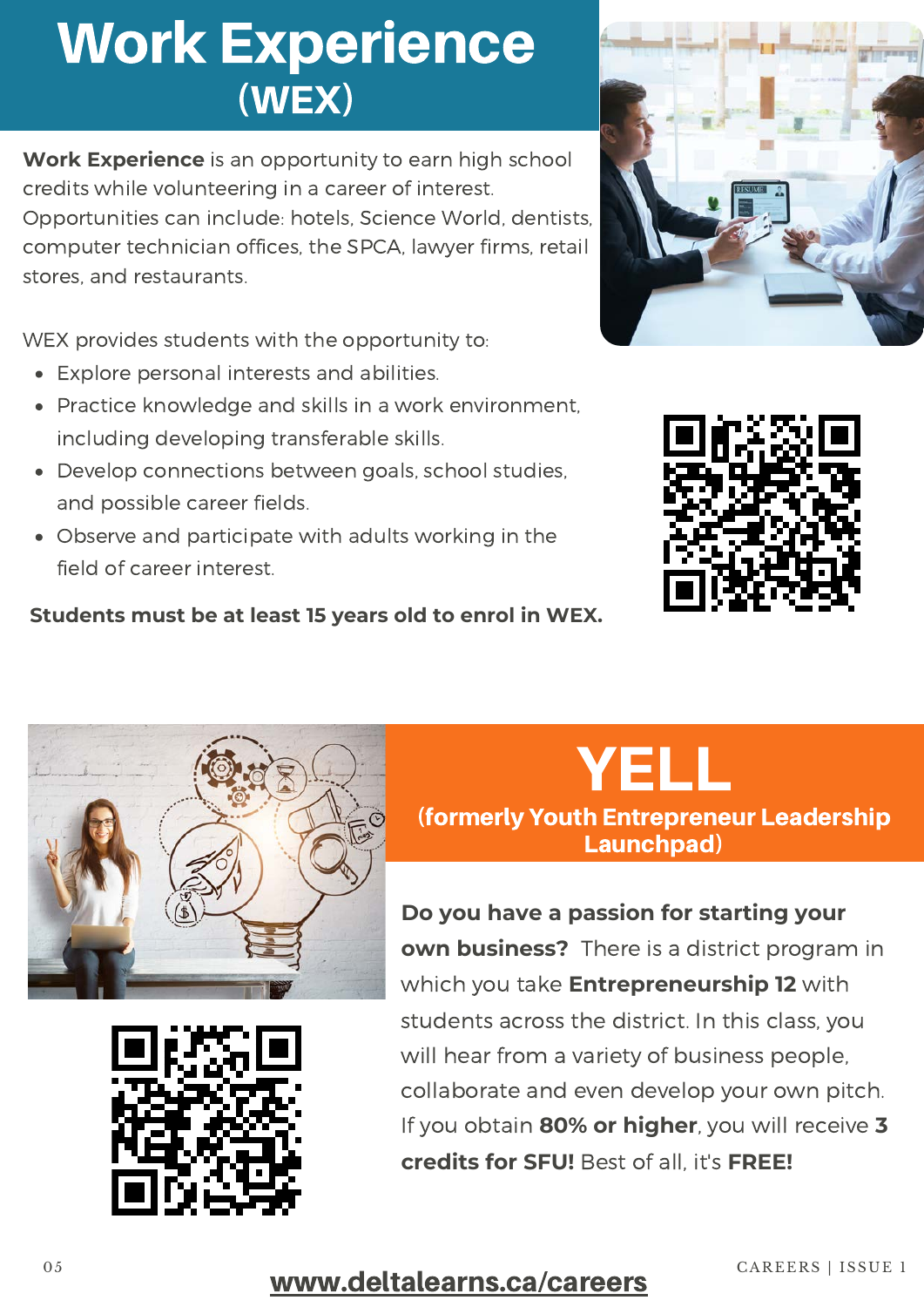# [CADD \(Drafting\)](https://deltalearns.ca/careers/cadd/)

**Computer aided design and drafting (CADD)** is a subfield of engineering which deals with the **design and drafting of objects and materials** through the use of specialized software that visualizes designs as modular 3D computer models.<https://deltalearns.ca/careers/cadd/>

The jobs in this field vary:

In partnership [with:](https://deltalearns.ca/careers/cadd/)

**Architectural** - create 3D models and 2D drawings of residential & commercial buildings.

**Structural** - create 3D models and 2D drawings for steel, concrete & wood structures.

**Mechanical** - create 3D models and 2D drawings that detail industrial layouts.

**Other Specialties** - Electrical, Industrial, Manufacturing & Civil.

![](_page_5_Picture_7.jpeg)

![](_page_5_Picture_8.jpeg)

### Early [Childhood](https://deltalearns.ca/careers/ece/) Education

**Do you enjoy working with young children?** There is a NEW district program in which you take **Early Childhood Education Dual Credit** courses in **partnership with Delta Continuing Education!** <https://deltalearns.ca/careers/ece/>

Apply before spring break! The program will run for 4 weeks, starting July 2022. The District will **pay your tuition** if you are selected!

Successful completion meets the requirements necessary to apply for **PROVINCIAL CERTIFICATION as an ECE ASSISTANT.**

![](_page_5_Picture_13.jpeg)